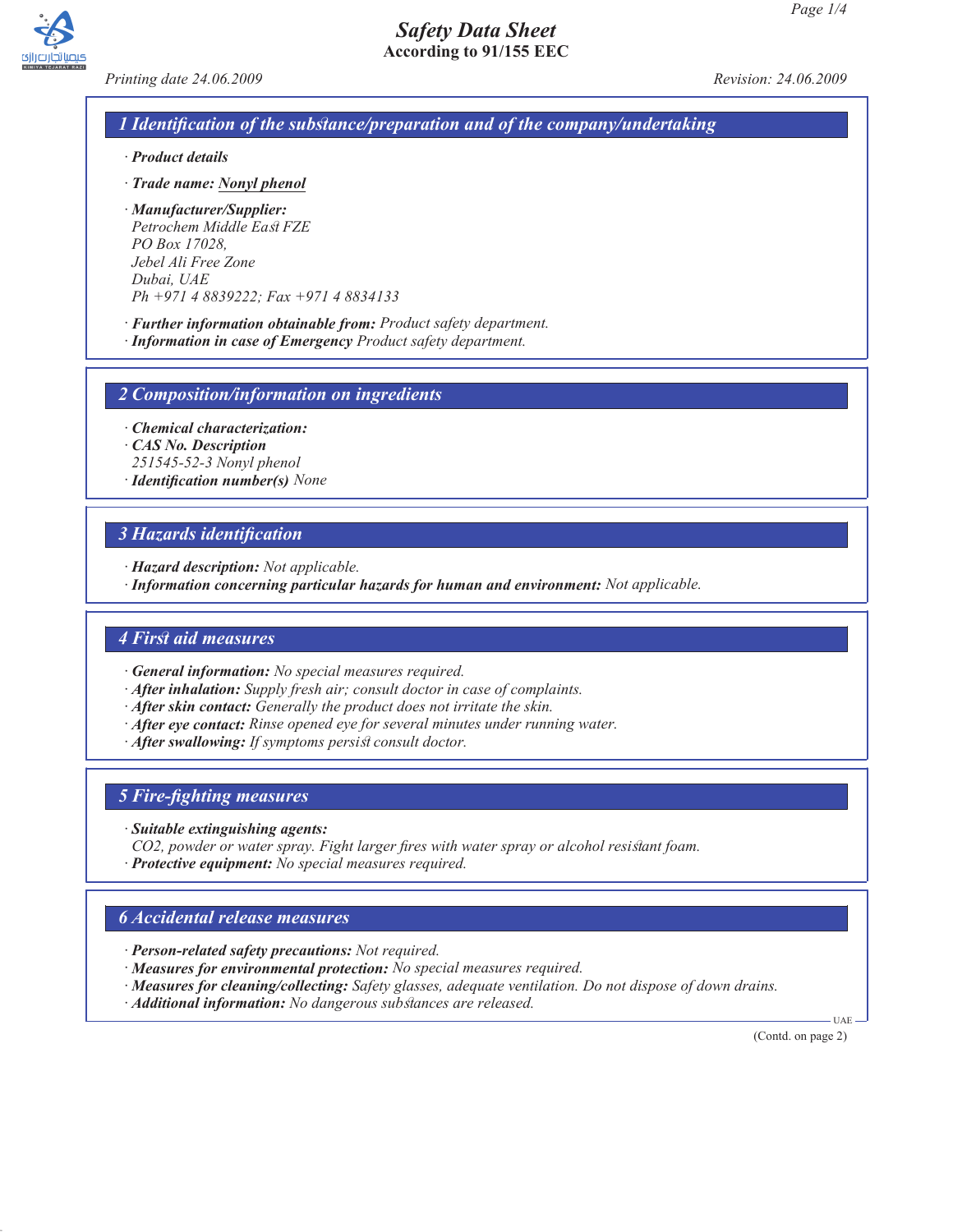## *Safety Data Sheet* **According to 91/155 EEC**

*Printing date 24.06.2009 Revision: 24.06.2009*

(Contd. of page 1)

#### *Trade name: Nonyl phenol*

*7 Handling and storage*

- *· Handling:*
- *· Information for safe handling:*
- *· Handling:*
- *· Information for safe handling: No special requirement*
- *· Information about fire and explosion protection: No special measures required. · Storage:*
- 
- *· Requirements to be met by storerooms and receptacles: No special requirements.*
- *· Information about storage in one common storage facility: Not required.*
- *· Further information about storage conditions: None.*
- *· Information about fire and explosion protection: No special measures required.*
- *· Storage:*
- *· Requirements to be met by storerooms and receptacles: No special requirements.*
- *· Information about storage in one common storage facility: Not required.*
- *· Further information about storage conditions: None.*

#### *8 Exposure controls/personal protection*

*· Additional information about design of technical facilities: No further data; see item 7.*

- *· Ingredients with limit values that require monitoring at the workplace: Not required.*
- *· Additional information: The lists valid during the making were used as basis.*
- *· Personal protective equipment:*
- *· General protective and hygienic measures:*
- *The usual precautionary measures are to be adhered to when handling chemicals.*
- *· Respiratory protection: Not required.*
- *· Protection of hands:*
- *The glove material has to be impermeable and resistant to the product/ the substance/ the preparation.*

*Due to missing tests no recommendation to the glove material can be given for the product/ the preparation/ the chemical mixture.*

*Selection of the glove material on consideration of the penetration times, rates of diffusion and the degradation*

*· Material of gloves*

*The selection of the suitable gloves does not only depend on the material, but also on further marks of quality and varies from manufacturer to manufacturer.*

*· Penetration time of glove material*

*The exact break through time has to be found out by the manufacturer of the protective gloves and has to be observed.*

*· Eye protection: Not required.*

| <b>General Information</b>  |                                                   |                    |  |
|-----------------------------|---------------------------------------------------|--------------------|--|
| Form:                       | Liquid                                            |                    |  |
| Colour:                     | <i>Colourless</i>                                 |                    |  |
| Odour:                      | <i>Characteristic</i>                             |                    |  |
| $\cdot$ Change in condition |                                                   |                    |  |
|                             | Melting point/Melting range: Undetermined.        |                    |  |
|                             | <b>Boiling point/Boiling range:</b> Undetermined. |                    |  |
|                             |                                                   | (Contd. on page 3) |  |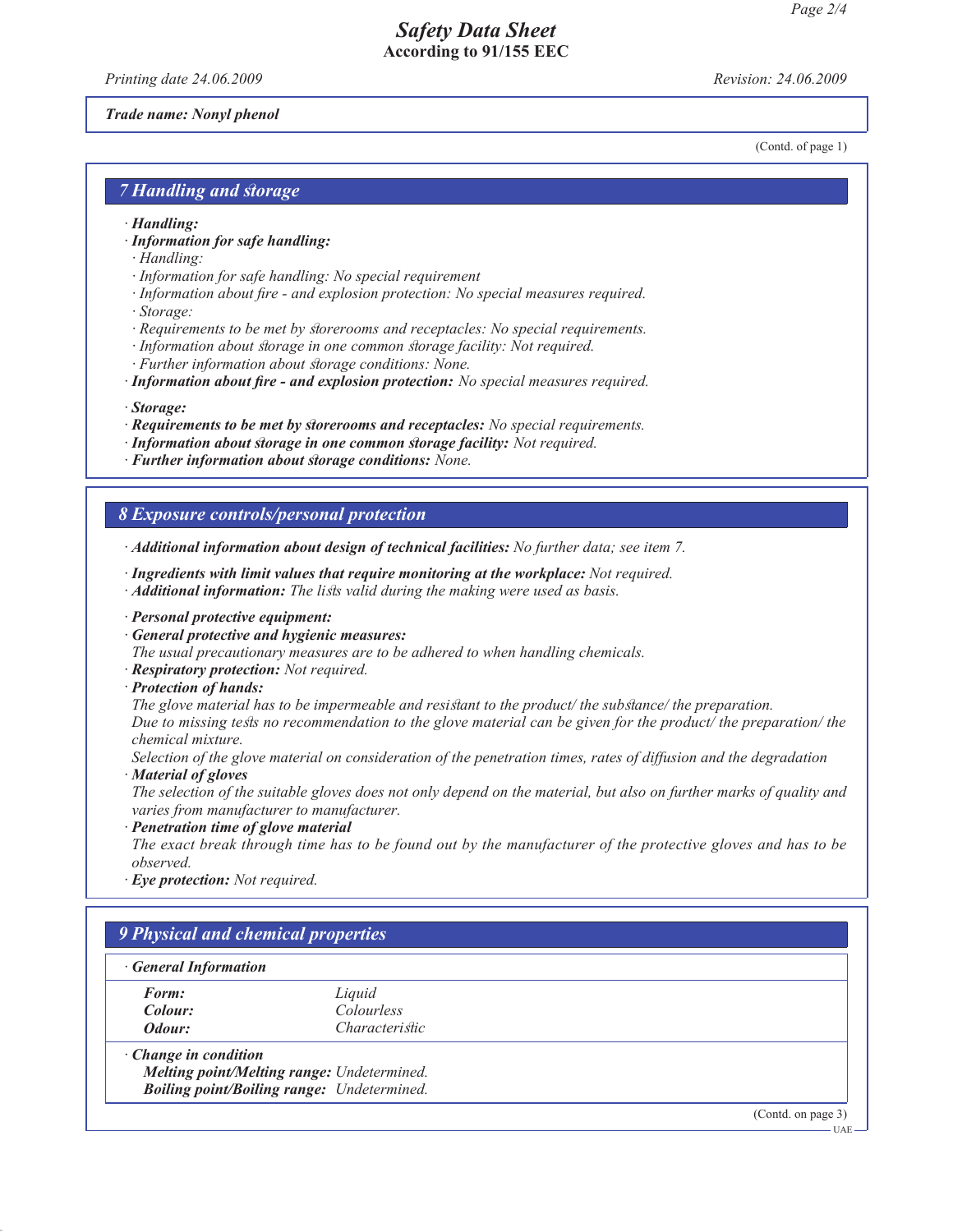### *Safety Data Sheet* **According to 91/155 EEC**

*Printing date 24.06.2009 Revision: 24.06.2009*

*Trade name: Nonyl phenol*

|                                                                      |                                               | (Contd. of page 2) |
|----------------------------------------------------------------------|-----------------------------------------------|--------------------|
| $\cdot$ Flash point:                                                 | Not applicable.                               |                    |
| · Danger of explosion:                                               | Product does not present an explosion hazard. |                    |
| · Density:                                                           | Not determined                                |                    |
| $\cdot$ Solubility in / Miscibility with<br>water at $20^{\circ}$ C: |                                               |                    |
|                                                                      | $4.9 + - 0.4$ g/l                             |                    |

# *10 Stability and reactivity*

*· Thermal decomposition / conditions to be avoided: No decomposition if used according to specifications.*

- *· Dangerous reactions No dangerous reactions known.*
- *· Dangerous decomposition products: No dangerous decomposition products known.*

## *11 Toxicological information*

- *· Acute toxicity:*
- *· Primary irritant effect:*
- *· on the skin: No irritant effect.*
- *· on the eye: No irritating effect.*
- *· Sensitization: No sensitizing effects known.*
- *· Additional toxicological information:*

*When used and handled according to specifications, the product does not have any harmful effects to our experience and the information provided to us.*

*The substance is not subject to classification according to the latest version of the EU lists.*

### *13 Disposal considerations*

*· Product:*

- *· Recommendation Smaller quantities can be disposed of with household waste.*
- *· Uncleaned packaging:*
- *· Recommendation: Disposal must be made according to official regulations.*

#### *14 Transport information*

- *· Maritime transport IMDG:*
- *· Marine pollutant: No*

# *15 Regulatory information*

- *· Labelling according to EU guidelines:*
- *Observe the general safety regulations when handling chemicals. The substance is not subject to classification according to EU lists and other sources of literature known to us.*

(Contd. on page 4)

UAE